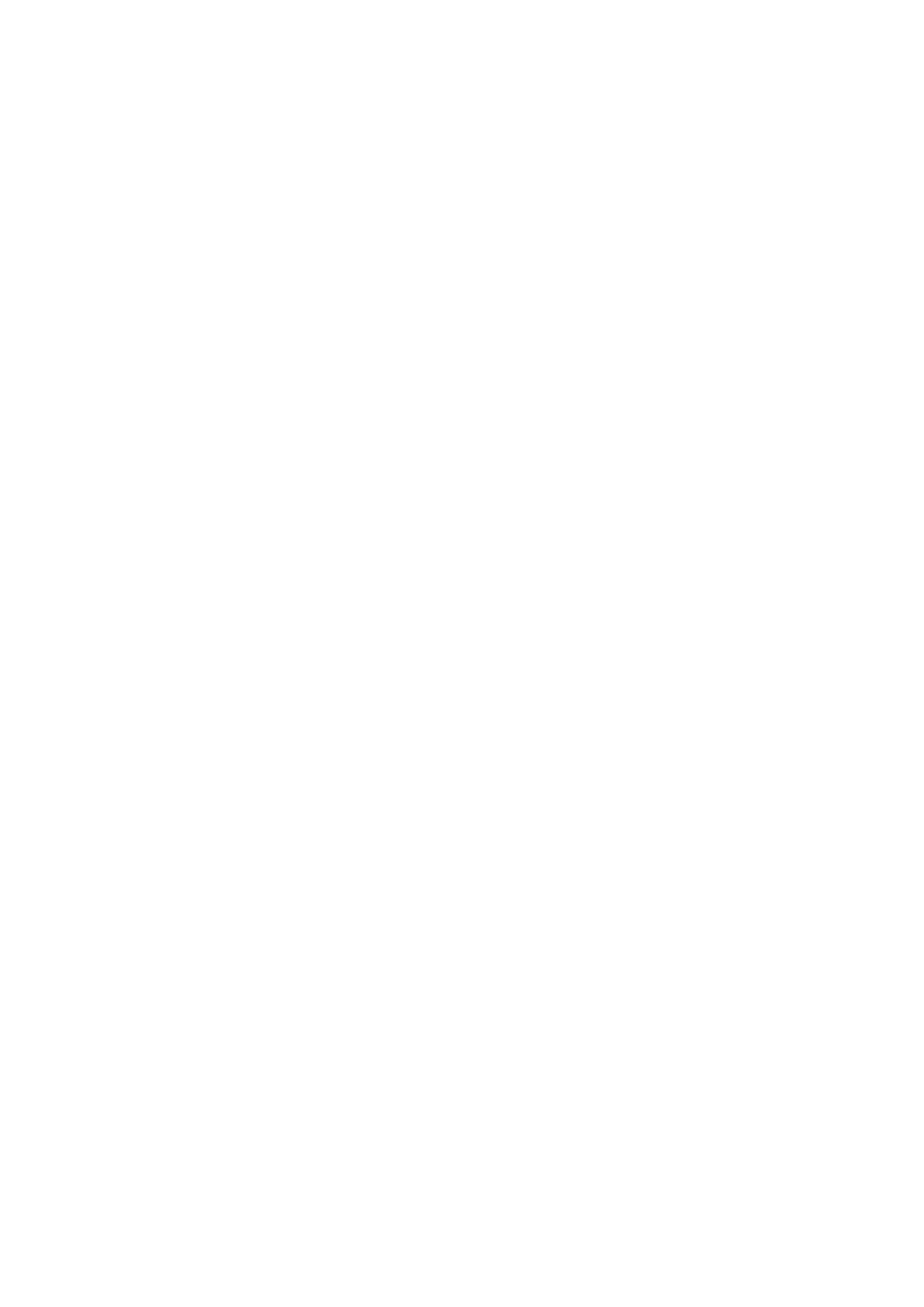# A **BILL** TO

Enable London Borough Councils and the Common Council of the City of London to achieve reductions in airborne emissions from specified plant in their areas and to make provision for the Secretary of State to set emission limits for such plant; to provide for fixed penalty notices in specified circumstances; and for connected purposes.

E IT ENACTED by the Queen's most Excellent Majesty, by and with the advice and consent of the Lords Spiritual and Temporal, and Commons, in this present **B** E IT ENACTED by the Queen's most Excellent Majesty, by and with consent of the Lords Spiritual and Temporal, and Commons, Parliament assembled, and by the authority of the same, as follows:  $-$ 

### *Designation of air quality improvement areas*

#### <span id="page-2-0"></span>**1 Air quality improvement areas**

- <span id="page-2-1"></span>(1) Where the air quality in any area within a borough, or the City of London, exceeds World Health Organization Air Quality Guidelines for one or more pollutants, the local authority for that area may designate the area as an air quality improvement area.
- <span id="page-2-2"></span>(2) The local authority may determine that an area designated under subsection [\(1\)](#page-2-1) will cease to be an air quality improvement area.
- (3) Any designation under subsection [\(1\)](#page-2-1) or determination under subsection [\(2\)](#page-2-2) must—
	- (a) state the date and time from which the designation or determination will take effect;
	- (b) specify the types of plant which will be, or will cease to be, subject to the designation (being plant of a type described in any of sections [2](#page-3-2) to [6](#page-5-3) of this Act);
	- (c) in the case of a designation, specify for each type of plant to which the designation relates the NOx and PM emission limits for that type of plant as provided for in regulations made by the Secretary of State;
	- (d) state any time of day, period or occasion when operation of stationary generators is prohibited or will cease to be prohibited; and

*20*

*15*

*5*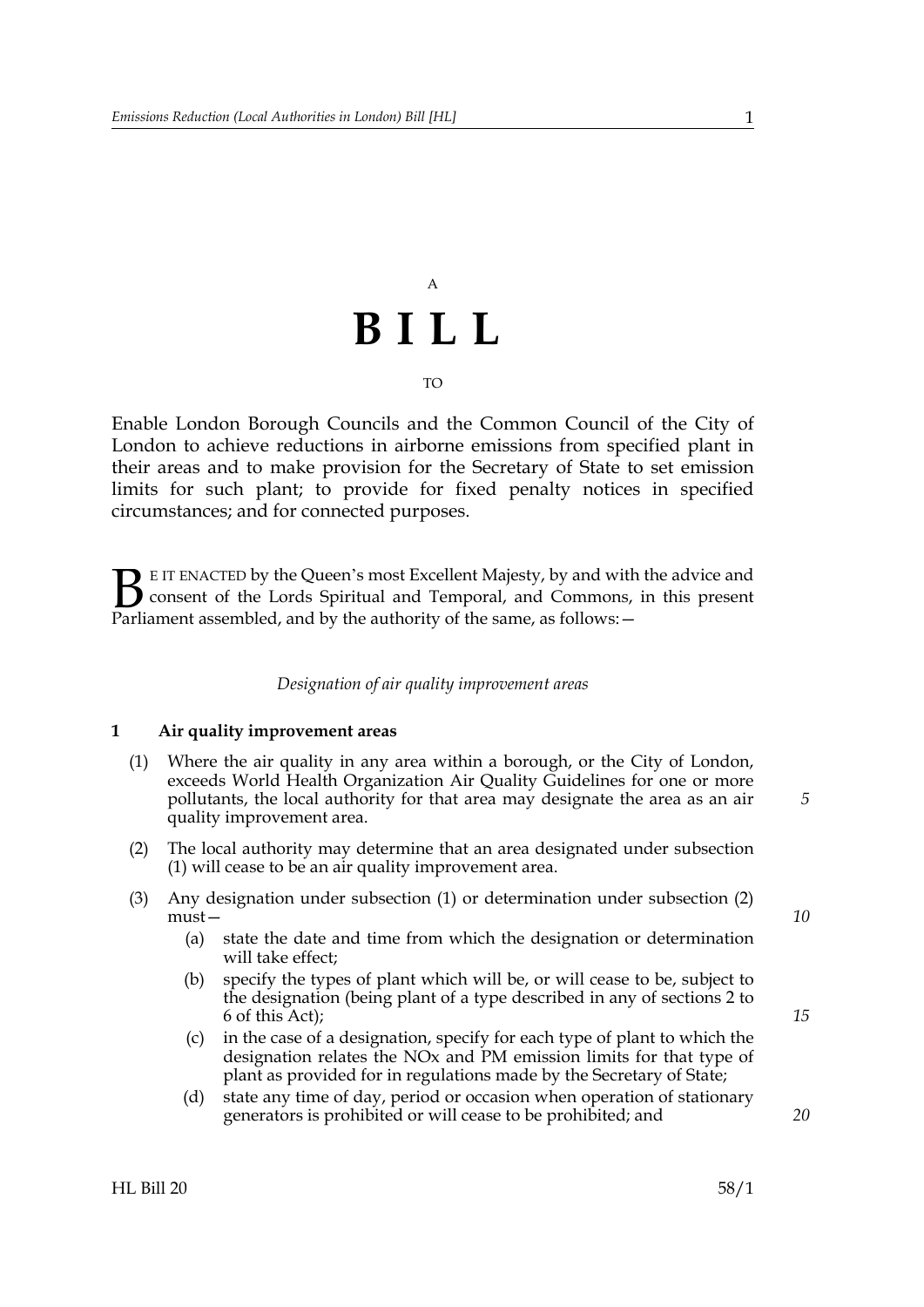- (e) include a map of the area which is to be designated or will cease to be designated.
- (4) Not less than two months before such a designation or determination takes effect, the local authority must publish details of the designation or determination giving a description of its effect—
	- (a) on the local authority's website; and
	- (b) by advertisement in a newspaper circulating in the area to which the designation or determination relates, such notice to be published on two separate occasions, the first publication to be not more than seven days after the making of the designation or determination and the second publication to be not less than one month before the designation or determination takes effect.
- (5) In this section "World Health Organization Air Quality Guidelines" means guidelines on air quality and emissions as published by the World Health Organization from time to time.

#### *15*

*20*

*5*

*10*

#### *Emission limits*

### <span id="page-3-2"></span><span id="page-3-0"></span>**2 Boilers**

- <span id="page-3-3"></span>(1) In any premises within an air quality improvement area, the amount of NOx emitted by a boiler which is fired by gaseous fuels and has a rated heat output of less than 1MW must at all times be less than an amount specified in regulations made by the Secretary of State.
- (2) A person who installs or permits the installation of a boiler which does not comply with subsection  $(1)$  is guilty of an offence and liable on summary conviction to a fine not exceeding level 5 on the standard scale.
- (3) In this section, "boiler" means a device that provides heat to a water-based central heating system in order to reach and maintain at a desired level the indoor temperature of an enclosed space and includes a device that is designed to provide heat to deliver hot drinking or sanitary water at given temperature levels, quantities and flow rates during given intervals, and is connected to an external supply of drinking or sanitary water. *25 30*

#### <span id="page-3-7"></span><span id="page-3-1"></span>**3 Non-road mobile machinery**

- <span id="page-3-5"></span><span id="page-3-4"></span>(1) Within an air quality improvement area—
	- (a) the amount of NOx and PM emitted by the operation of non-road mobile machinery must be less than an amount specified in regulations made by the Secretary of State; or
	- (b) the non-road mobile machinery must be of a description that is exempted from paragraph [\(a\)](#page-3-4) by regulations made by the Secretary of State.
- (2) A person who operates or permits the operation of non-road mobile machinery which does not comply with subsection [\(1\)](#page-3-5) is guilty of an offence and liable on summary conviction to a fine not exceeding level 5 on the standard scale.
- <span id="page-3-6"></span>(3) In this section "non-road mobile machinery" means any mobile machine, transportable equipment or vehicle, with or without bodywork or wheels—
	- (a) in which an internal combustion engine is installed; and

*35*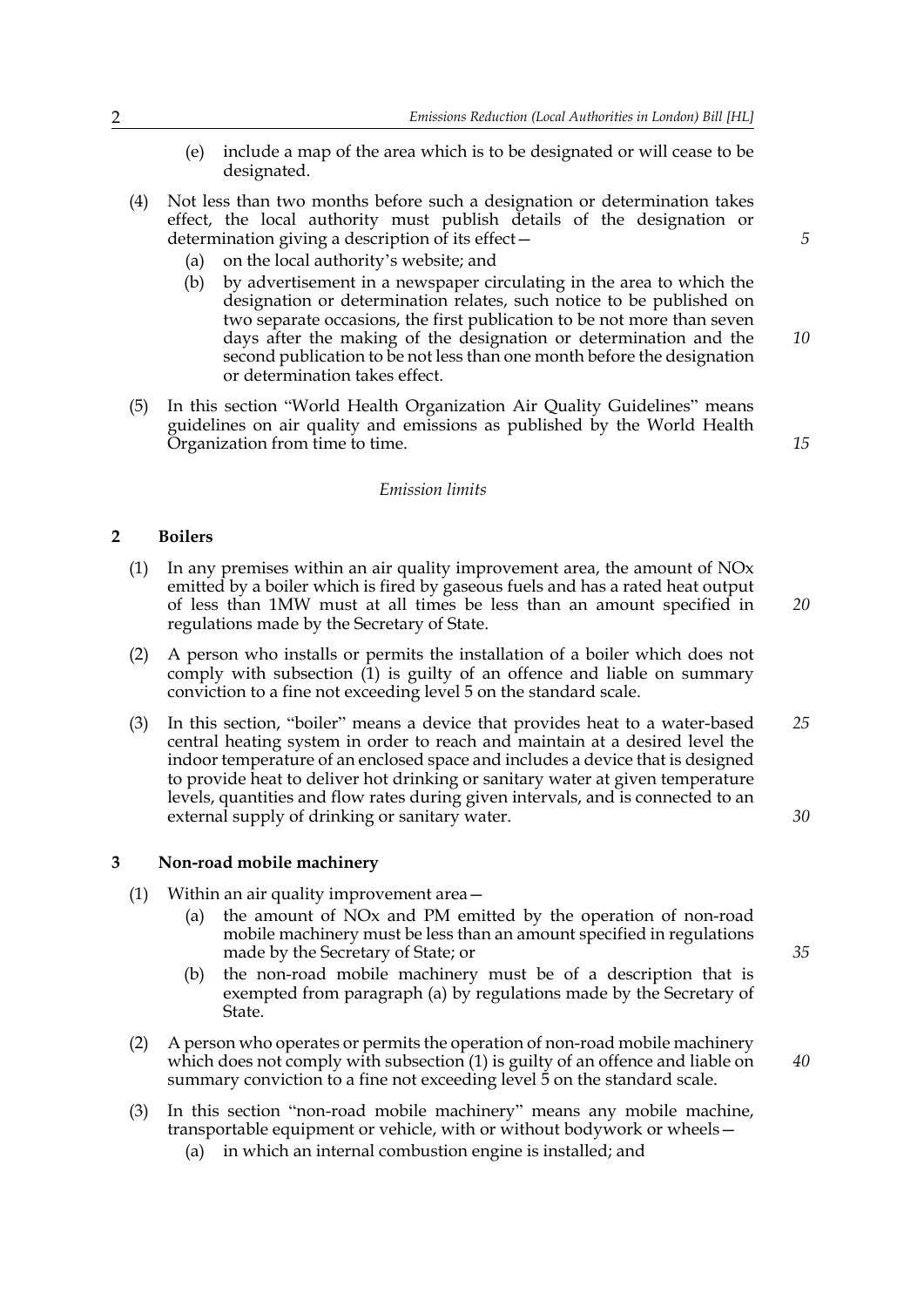(b) which is not intended for the transport of passengers or goods on roads, railways, or water;

and includes machinery installed on the chassis of a vehicle intended for the transport of passengers or goods on roads.

- (4) For the purposes of subsection [\(3\)](#page-3-6) "non-road mobile machinery" does not include— *5*
	- (a) agricultural and forestry tractors;
	- (b) sea-going vessels;
	- (c) inland waterway vessels;
	- (d) any recreational craft or personal watercraft;
	- (e) aircraft;
	- (f) recreational vehicles except snowmobiles, all-terrain vehicles and sideby-side vehicles;
	- (g) vehicles and machinery exclusively used or intended to be exclusively used in competitions;
	- (h) portable firefighting pumps;
	- (i) reduced-scale models or reduced-scale replicas of vehicles or machinery.

#### <span id="page-4-3"></span><span id="page-4-0"></span>**4 Stationary generators**

- <span id="page-4-1"></span>(1) In any premises within an air quality improvement area, the amount of  $NOx$ and PM emitted by a stationary generator with a rated thermal input equal to or less than 1MW installed on the premises must be less than an amount specified in regulations made by the Secretary of State. *20*
- <span id="page-4-2"></span>(2) Where the designation of an air quality improvement area specifies any time of day, period or occasion when the operation of stationary generators is prohibited, a stationary generator must not be operated in that air quality improvement area except in an emergency. *25*
- (3) A person who—
	- (a) installs or permits the installation of a stationary generator which does not comply with subsection [\(1\);](#page-4-1) or
	- (b) operates or permits the operation of a stationary generator contrary to subsection [\(2\),](#page-4-2)

is guilty of an offence and liable on summary conviction to a fine not exceeding level 5 on the standard scale.

- <span id="page-4-4"></span>(4) In this section—
	- (a) "stationary generator" means fixed combustion plant which is used for the purpose of generating electricity, and does not include any generator that is mobile unless it is connected to—
		- (i) an electricity transmission system or distribution system, or
		- (ii) apparatus, equipment or appliances at a site performing a function that could be performed by a generator that is not mobile;
	- (b) "emergency" means a disruption of the supply of electricity to the premises.

*35*

*40*

*30*

*10*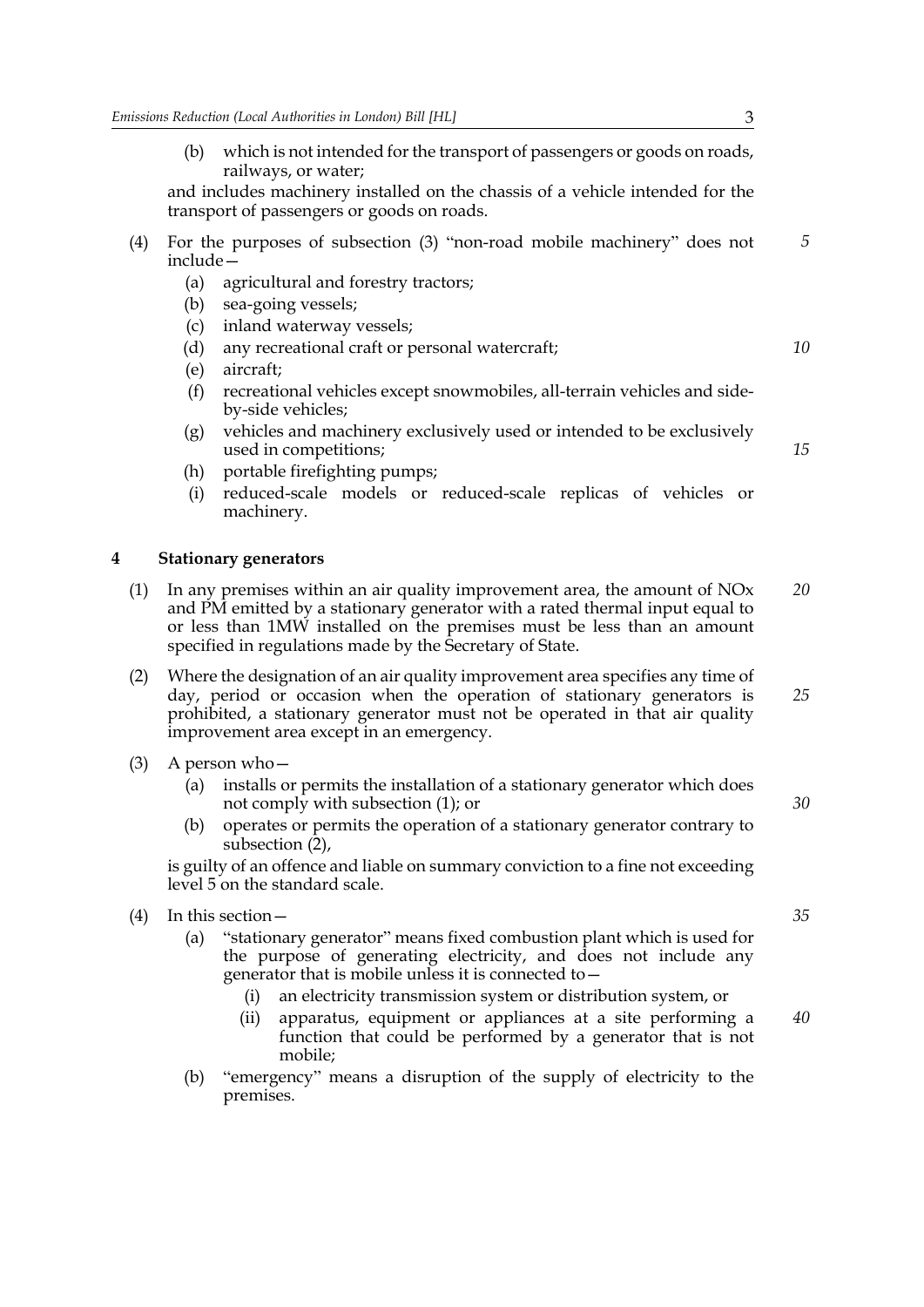## <span id="page-5-6"></span><span id="page-5-0"></span>**5 Solid fuel boilers**

- <span id="page-5-4"></span>(1) In any premises within an air quality improvement area the amount of NOx and PM emitted by a solid fuel boiler with a rated heat output of less than 1MW installed on the premises must be less than an amount specified in regulations made by the Secretary of State.
- (2) A person who installs or permits the installation of a solid fuel boiler which does not comply with subsection [\(1\)](#page-5-4) is guilty of an offence and liable on summary conviction to a fine not exceeding level 5 on the standard scale.
- (3) In this section—
	- (a) "solid fuel boiler" means any plant that burns solid fuel to provide heat and is— *10*
		- (i) designed in compliance with the Domestic Renewable Heat Incentive Scheme Regulations 2014 (S.I. 2014/928); and
		- (ii) installed to the relevant installation standard as defined in regulation 8(2) of those regulations;
	- (b) "solid fuel" means fuel that is solid at normal indoor room temperature, including solid biomass or solid fossil fuel;
	- (c) "biomass" means material, other than fossil fuel or peat, which is, or is derived directly or indirectly from, plant matter, animal matter, fungi or algae.

## <span id="page-5-3"></span><span id="page-5-1"></span>**6 Combined cooling, heat and power plant**

- <span id="page-5-5"></span>(1) Within an air quality improvement area the amount of NOx and PM emitted by any—
	- (a) combined cooling, heat and power plant; or
	- (b) combined heat and power plant,

 must be less than an amount specified in regulations made by the Secretary of State.

## (2) A person who installs or permits the installation of  $-$

- (a) a combined cooling, heat and power plant; or
- (b) a combined heat and power plant,

which does not comply with subsection [\(1\)](#page-5-5) is guilty of an offence and liable on summary conviction to a fine not exceeding level 5 on the standard scale.

(3) In this section—

"combined cooling, heat and power plant" means technical apparatus in which fuels are oxidised to generate cooling, heat and electricity; and

"combined heat and power plant" means technical apparatus in which fuels are oxidised to generate heat and electricity.

## *Offences and enforcement*

## <span id="page-5-2"></span>**7 Offences by bodies corporate**

(1) Where an offence under this Act has been committed by a body corporate and is proved to have been committed with the consent or connivance of a director, manager, secretary or other similar officer of the body, or a person purporting to act in any such capacity, that person as well as the body corporate is guilty of the offence and liable to be proceeded against and punished accordingly. *40*

*20*

*15*

*5*

*25*

*30*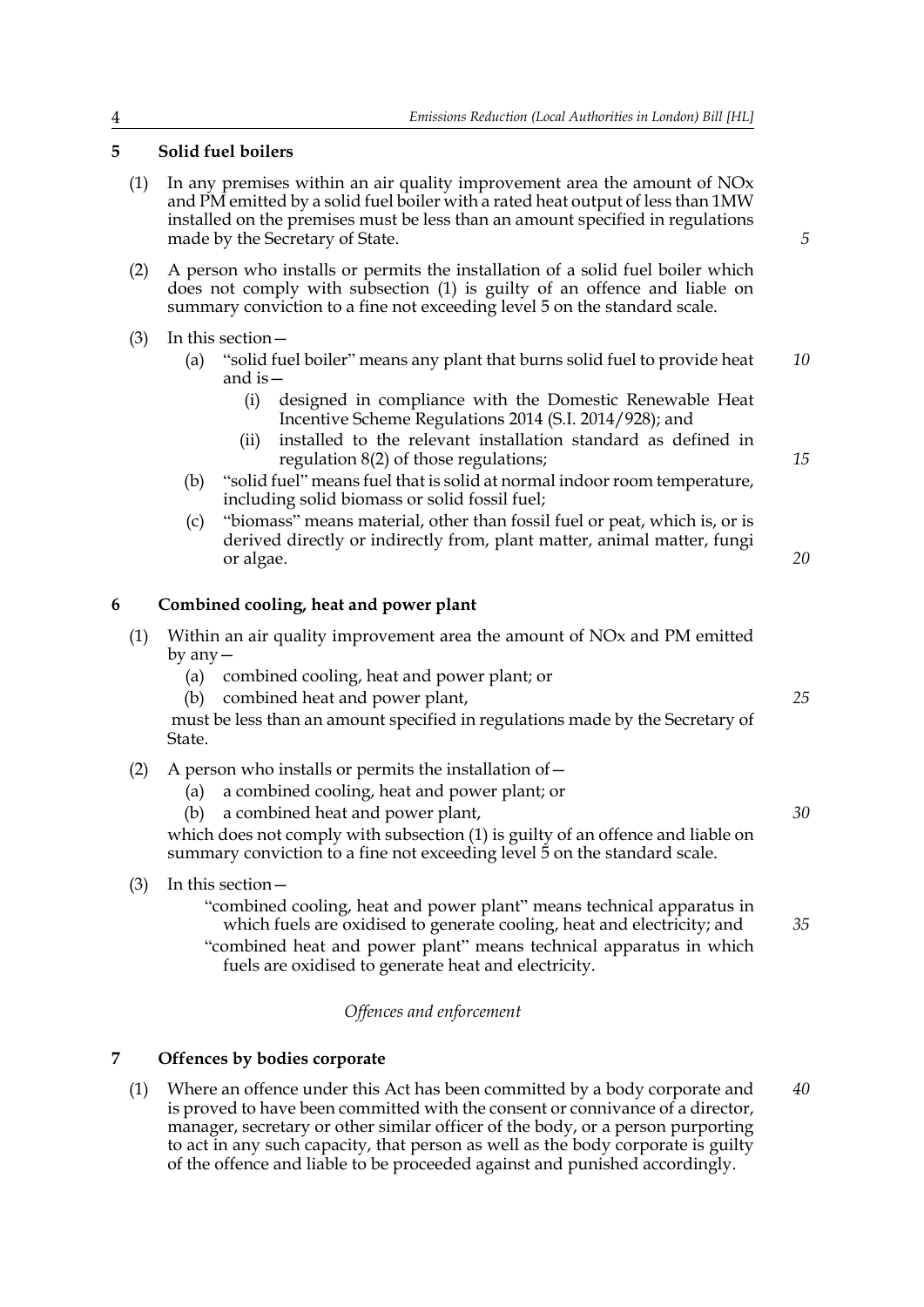(2) In this section "body corporate" has the meaning given by section 1173(1) of the Companies Act 2006.

### **8 Defences**

<span id="page-6-0"></span> Where a NOx or PM limit is exceeded contrary to section [2](#page-3-2)[\(1\),](#page-3-3) [3](#page-3-7)[\(1\)](#page-3-5), [4](#page-4-3)[\(1\),](#page-4-1) [5](#page-5-6)[\(1\)](#page-5-4) or [6](#page-5-3)[\(1\)](#page-5-5), it is a defence to establish that the plant in question was, or that the person charged reasonably believed the plant to have been—

- (a) designed to comply with that NOx or PM limit;
- (b) not modified other than in accordance with the manufacturer's instructions; and
- <span id="page-6-1"></span>(c) maintained in accordance with the manufacturer's instructions.

*10*

*20*

*35*

*5*

## <span id="page-6-3"></span>**9 Fixed penalty notices**

- (1) Where an authorised officer has reason to believe that a person has committed an offence under this Act the officer may give the person a fixed penalty notice.
- (2) A fixed penalty notice is a notice offering the person to whom it is issued the opportunity of discharging any liability to be convicted of the offence to which it relates by payment of a fixed penalty. *15*
- (3) A fixed penalty notice must be in writing and state—
	- (a) such particulars of the circumstances alleged to constitute the offence as are necessary for giving reasonable information about the offence;
	- (b) the amount of the fixed penalty;
	- (c) the period during which, by virtue of subsection [\(6\),](#page-6-2) proceedings will not be taken for the offence;
	- (d) the name and address of the person to whom payment of the fixed penalty may be sent;
	- (e) the permissible methods of payment (which must include the method in subsection [\(8\)](#page-7-2)); and *25*
	- (f) the effect of subsection [\(9\)](#page-7-3).
- <span id="page-6-4"></span>(4) A fixed penalty notice must identify by name the person to whom it is issued unless the authorised officer cannot reasonably ascertain the person's name.
- (5) A fixed penalty notice issued by post is regarded as having been issued at the time at which it would be delivered in the ordinary course of post. *30*
- <span id="page-6-2"></span>(6) Where a person is issued with a fixed penalty notice—
	- (a) no proceedings may be taken in respect of the alleged offence in relation to which the notice was issued before the end of the period of 14 days following the issuing of the notice; and
	- (b) the person may not be convicted of that offence if the fixed penalty is paid to the issuing local authority before the end of that period.
- (7) The amount specified in subsection (3)(b) is to be an amount prescribed by the issuing local authority, which—
	- (a) may prescribe different amounts in relation to different classes of cases; but *40*
	- (b) may not prescribe an amount exceeding £150.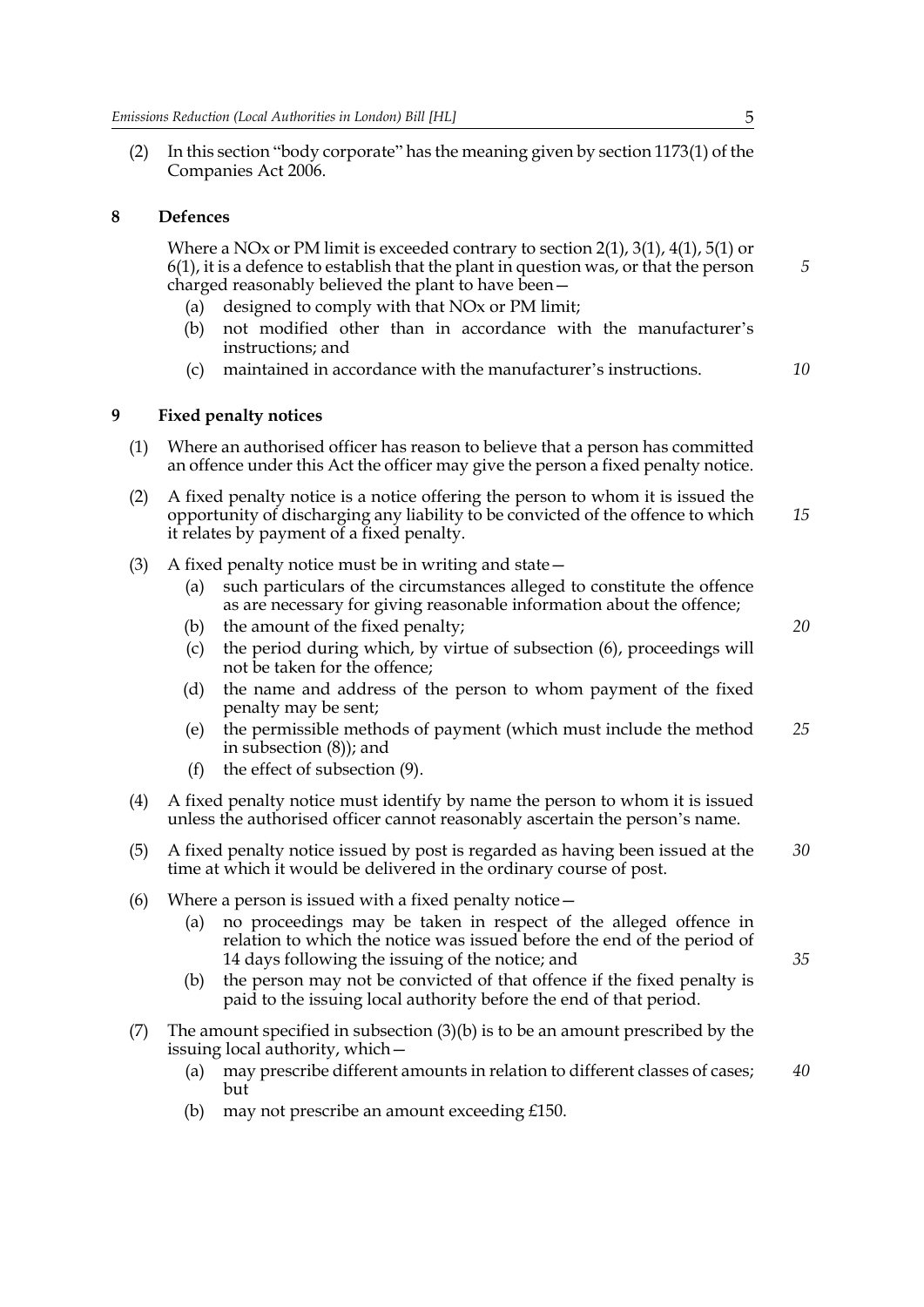- <span id="page-7-2"></span>(8) Payment of a fixed penalty may be made by pre-paying and posting to the person whose name is stated under subsection  $(3)(d)$ , at the stated address, a letter containing the amount of the penalty (in cash or otherwise).
- <span id="page-7-3"></span>(9) Where a letter is sent in accordance with subsection [\(8\)](#page-7-2), payment is regarded as having been made at the time at which that letter would be delivered in the ordinary course of post.
- (10) In any proceedings, a certificate that—
	- (a) purports to be signed by or on behalf of the officer responsible for the issuing local authority's financial affairs; and
	- (b) states that payment of a fixed penalty was, or was not, received by the date specified in the certificate, *10*

<span id="page-7-0"></span>is evidence of the facts stated.

#### **10 Power to require name and address**

- <span id="page-7-4"></span>(1) An authorised officer who proposes to—
	- (a) serve a summons on a person relating to an offence under this Act, or *15*
	- (b) issue a fixed penalty notice to a person under section [9,](#page-6-3)

may require the person to give the person's name and address.

(2) A person who, without reasonable excuse, fails to provide information required under subsection [\(1\)](#page-7-4) commits an offence and is liable on summary conviction to a fine not exceeding level 3 on the standard scale.

#### <span id="page-7-1"></span>**11 Rights of entry, inspection and seizure**

- <span id="page-7-5"></span>(1) An authorised officer may at any reasonable time—
	- (a) enter any land or premises, except premises used wholly or mainly as a dwelling, for the purposes of determining whether any provision of this Act is being complied with; and
	- (b) carry out such inspections, measurements and tests on any plant on the land or premises as the authorised officer considers appropriate.
- (2) If an authorised officer has reasonable cause to suspect that an offence under this Act has been committed, the authorised officer may, for the purpose of ascertaining whether an offence has been committed, require any person who is in possession of or appears to be the owner or operator of plant to produce any records relating to that plant, and the authorised officer may take copies of those records or any part of them.
- (3) If an authorised officer has reasonable cause to suspect that an offence under this Act has been committed, the authorised officer may seize and detain any mobile plant for the purpose of ascertaining whether an offence has been committed.
- (4) An authorised officer may seize and detain any mobile plant or records which the officer has reason to believe may be required as evidence in proceedings for an offence under this Act.
- <span id="page-7-6"></span>(5) If it is shown to the satisfaction of a justice of the peace on sworn information in writing that—
	- (a) in relation to any land or any premises which a person is entitled to enter in pursuance of subsection  $(1)$  –

*30*

*20*

*25*

*5*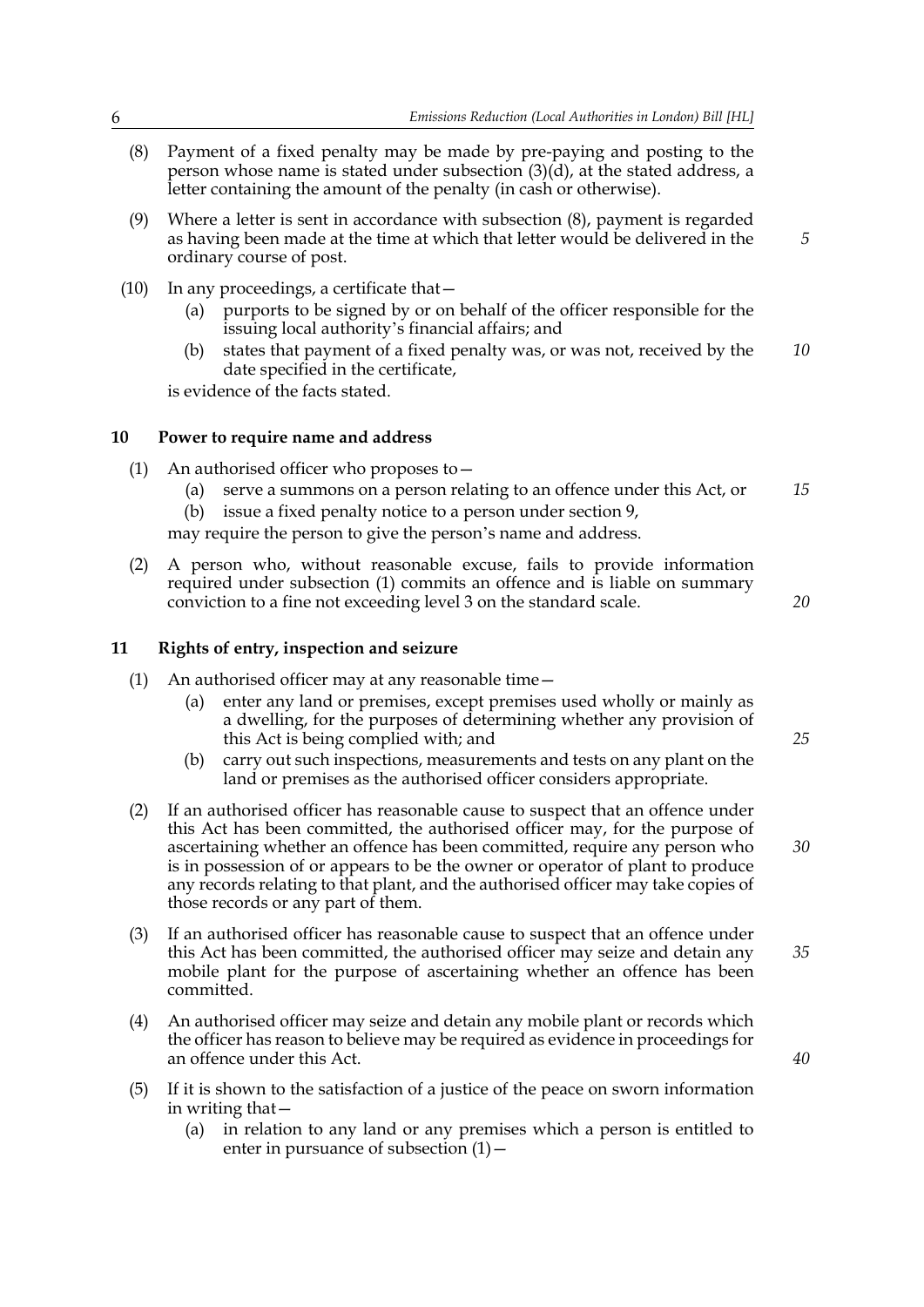- (i) admission has been refused;
- (ii) refusal is apprehended;
- (iii) the land or premises is unoccupied;
- (iv) the occupier is temporarily absent;
- (v) the case is one of emergency; or
- (vi) an application for admission would defeat the object of the entry; and
- (b) there is a reasonable ground for admission to the land or premises for the purpose for which entry is required,

then subject to subsection [\(6\)](#page-8-1) the justice of the peace may by warrant authorise that person to enter the land or premises, if need be by force. *10*

- <span id="page-8-1"></span>(6) A justice of the peace must not issue a warrant under subsection [\(5\)](#page-7-6) in respect of any land or premises unless they are satisfied that—
	- (a) admission to the land or premises under subsection [\(1\)](#page-7-5) was sought no less than seven days after notice of the intended entry had been served on the occupier; or *15*
	- (b) admission to the land in pursuance of subsection [\(1\)](#page-7-5) was sought in an emergency and was refused by or on behalf of the occupier; or
	- (c) the land or premises is unoccupied; or
	- (d) an application for admission to the land or premises would defeat the object of the entry. *20*
- (7) A warrant issued under this section will continue in force until the purpose for which the entry is required has been satisfied.
- (8) Any person who without lawful authority or excuse obstructs an authorised officer acting in pursuance of the powers conferred by this section is guilty of an offence and liable on summary conviction to a fine not exceeding level 3 on the standard scale. *25*
- (9) In this section "emergency" means reference to a case where an authorised officer requiring entry to any land or premises has reasonable cause to believe that circumstances exist which are likely to endanger life or health and that immediate entry to the land or premises is necessary to verify the existence of those circumstances or to ascertain their cause or to effect a remedy. *30*

#### <span id="page-8-0"></span>**12 Notice requiring information**

- (1) A local authority may by written notice require the occupier of any premises within an air quality improvement area to supply such information as may be specified.
- (2) The person on whom a notice is served under this section must comply with the requirements in the notice within 42 days from the day on which the notice was served, or within such longer period as the local authority may by notice allow.
- (3) A person on whom a notice is served under this section who  $-$ 
	- (a) without reasonable excuse fails to comply with the requirements of the notice; or
	- (b) in supplying such information knowingly or recklessly makes any statement which is materially false,

is guilty of an offence and liable on summary conviction to a fine not exceeding level 3 on the standard scale.

*45*

*35*

*40*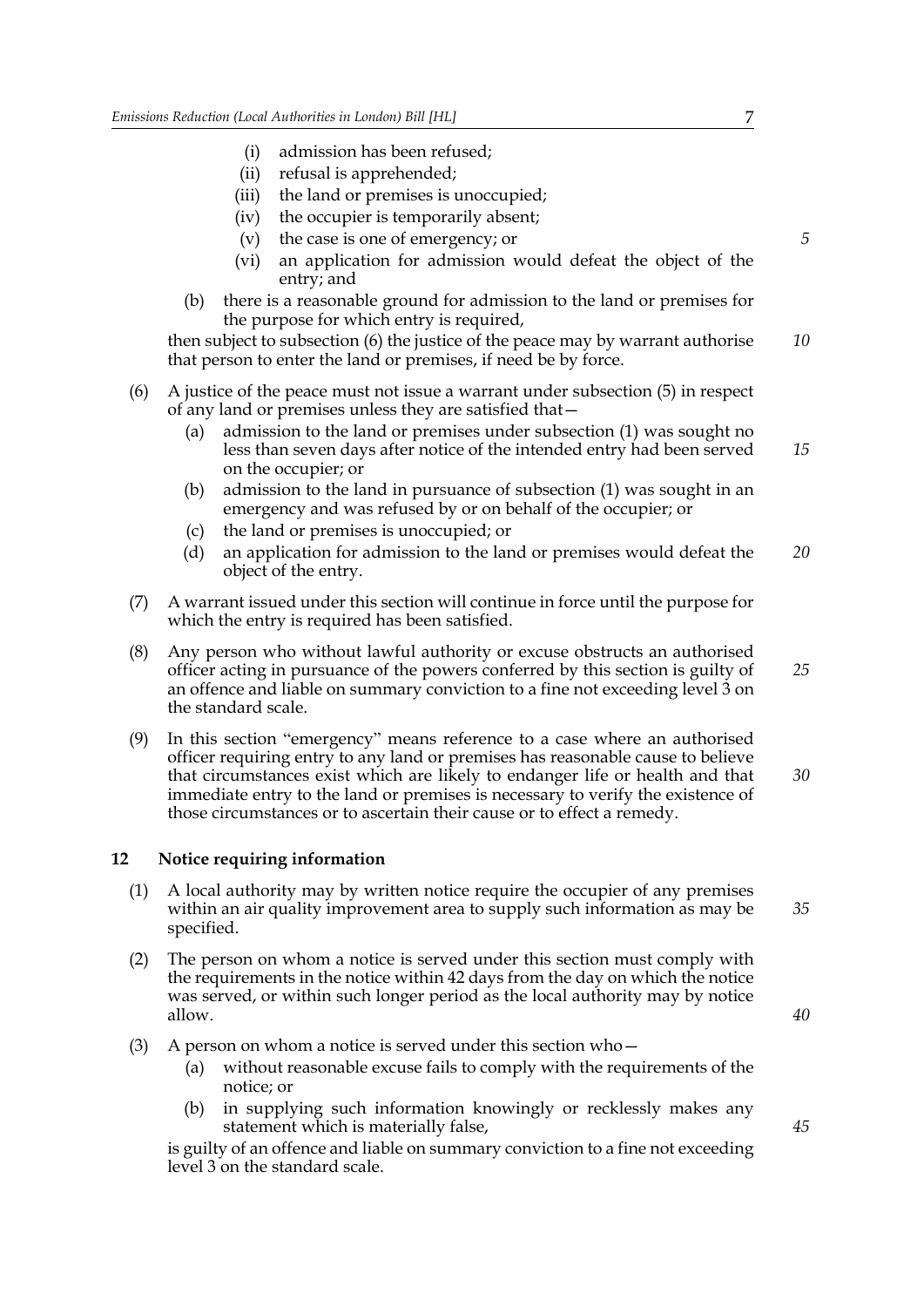*5*

*10*

### *Miscellaneous*

(1) In relation to a stationary idling offence committed in an air quality improvement area within a borough or the City of London the council of which

(a) regulation 8(b) of the 2002 Regulations has effect as if for "£20" there

(b) regulation  $17(6)(c)$  of the 2002 regulations has effect as if for "£20" there were substituted "£100" and for "£40" there were substituted "£150".

## <span id="page-9-0"></span>**13 Stationary idling: increase of penalties**

is a designated local authority—

were substituted "£100";

<span id="page-9-2"></span>

| (1) | The Secretary of State must by regulations make provision for carrying this Act<br>into effect.                                                                                                                                                                                                   |                                                                                                                                                                                                                                                                                                                                                                                                                                                                                                |    |
|-----|---------------------------------------------------------------------------------------------------------------------------------------------------------------------------------------------------------------------------------------------------------------------------------------------------|------------------------------------------------------------------------------------------------------------------------------------------------------------------------------------------------------------------------------------------------------------------------------------------------------------------------------------------------------------------------------------------------------------------------------------------------------------------------------------------------|----|
| (2) | (a)<br>(b)                                                                                                                                                                                                                                                                                        | Regulations may make -<br>different provision for different sizes or types of plant;<br>supplemental, incidental, transitional or consequential provision.                                                                                                                                                                                                                                                                                                                                     | 15 |
| (3) | (a)<br>(b)                                                                                                                                                                                                                                                                                        | Regulations-<br>are to be made by statutory instrument; and<br>are subject to annulment in pursuance of a resolution of either House<br>of Parliament.                                                                                                                                                                                                                                                                                                                                         |    |
| (4) | (a)<br>(b)                                                                                                                                                                                                                                                                                        | Before making regulations the Secretary of State must consult -<br>London Councils;<br>persons who appear to the Secretary of State to represent the interests<br>of plant manufacturers and retailers;                                                                                                                                                                                                                                                                                        | 20 |
|     | (c)<br>(d)                                                                                                                                                                                                                                                                                        | persons who appear to the Secretary of State to represent the interests<br>of those who use, operate or manage plant; and<br>such other persons as the Secretary of State considers appropriate.                                                                                                                                                                                                                                                                                               | 25 |
| 15  | Interpretation                                                                                                                                                                                                                                                                                    |                                                                                                                                                                                                                                                                                                                                                                                                                                                                                                |    |
|     | In this Act-<br>"the 2002 regulations" means the Road Traffic (Vehicle Emissions) (Fixed<br>Penalty) (England) Regulations 2002 (S.I. 2002/1808);<br>"air quality improvement area" has the meaning given by section 1;<br>"authorised officer" means, in relation to any function, an officer or |                                                                                                                                                                                                                                                                                                                                                                                                                                                                                                | 30 |
|     |                                                                                                                                                                                                                                                                                                   | employee of a local authority, or other person acting under the control<br>of a local authority, who is authorised in writing by the local authority<br>for the purpose of the function concerned;<br>"borough" means London Borough;<br>"designated local authority" means a local authority designated under                                                                                                                                                                                 | 35 |
|     |                                                                                                                                                                                                                                                                                                   | regulation 4(1) of the 2002 regulations;<br>"local authority" means a London Borough Council, or the Common<br>Council of the City of London acting in its capacity as a local authority;<br>"NOx" means oxides of nitrogen comprising the sum of the volume<br>mixing ratio (parts per billion by volume) of nitrogen monoxide (nitric<br>oxide) and nitrogen dioxide expressed in units of mass concentration of<br>nitrogen dioxide ( $\mu$ g/m <sup>3</sup> microgrammes per cubic metre); | 40 |

<span id="page-9-1"></span>**14 Regulations**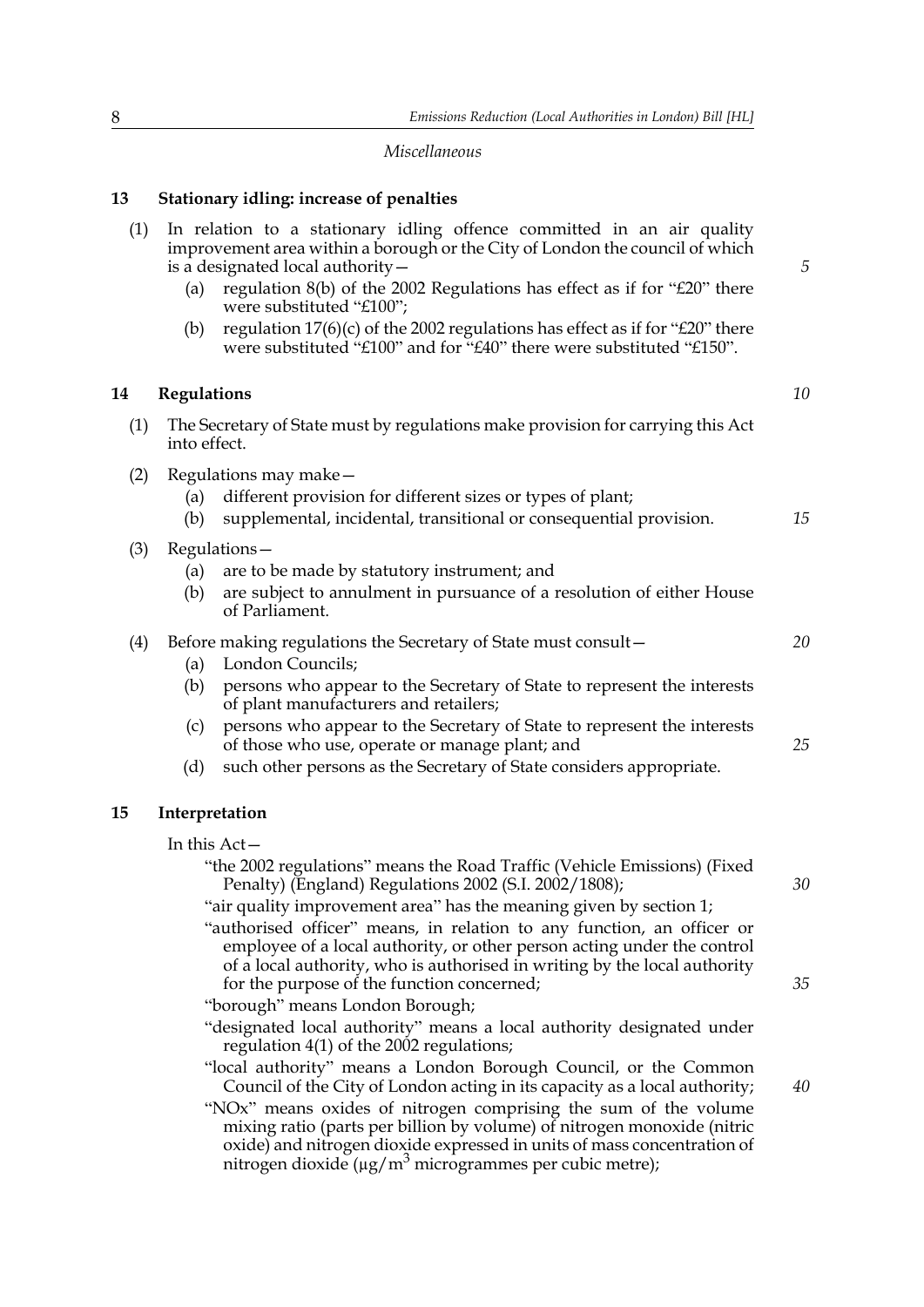"kW" means kilowatt;

"MW" means megawatt;

- "plant" means any of the plant defined in sections  $2(3)$  $2(3)$ ,  $3(3)$ ,  $4(4)(a)$  $4(4)(a)$ ,  $5(3)(a)$ and [6](#page-5-3)(3);
- "rated heat output", expressed in kW, means the maximum calorific output laid down and guaranteed by the manufacturer as being deliverable during continuous operation while complying with the useful efficiency indicated by the manufacturer;
- "PM" means any particulate matter;
- "reduced-scale models or reduced-scale replicas of vehicles or machinery" has the meaning set out in Article 2 of Regulation (EU) 2016/1628; *10*
- "stationary idling offence" means a contravention of, or failure to comply with, so much of regulation 98 (stopping of engine when stationary) of the Road Vehicles (Construction and Use) Regulations 1986 (S.I. 1986/ 1078) as relates to the prevention of exhaust emissions.

#### <span id="page-10-0"></span>**16 Extent, commencement and citation**

- (1) This Act extends to England and Wales.
- (2) This Act comes into force on such day as the Secretary of State may by regulations appoint.
- (3) This Act may be cited as the Emissions Reduction (Local Authorities in London) Act 2020.

*5*

*15*